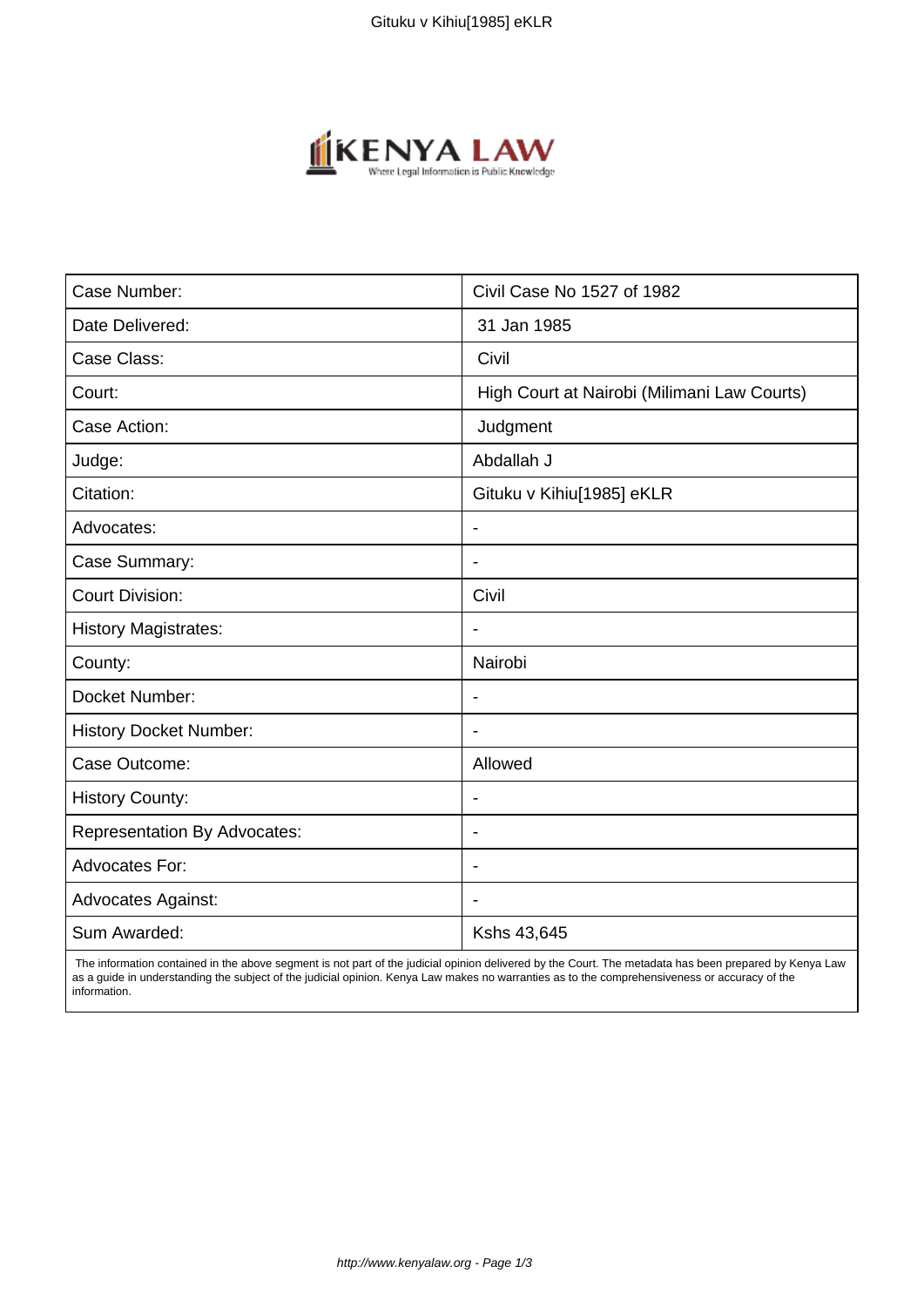**Gituku v Kihiu**

**High Court, at Nairobi January 31, 1985**

**Abdallah J**

**Civil Case No 1527 of 1982**

**Advocates**

**Odero for Plaintiff**

**Kagiri for Defendant**

**CC: J Kamau**

## **January 31, 1985, Abdallah J delivered the following Judgment.**

The plaintiff who was probably enjoying a drink at an off – licence bar in the late evening of October 30, 1981 was hit by the defendant on his mouth with a bottle of beer, as a result of which he sustained injuries. He claims special and general damages for such unlawful assault. On 18th April, 1982, the parties appeared before late Brar J and recorded a consent whereby the defendant admitted liability for assault to the extent of 70 per cent of the special and general damages. The case was then set down for hearing to prove the quantum of damages.

The plaintiff has testified that he incurred the following expenditure as a result of the assault and suffered loss of earnings for 2 months.

- (a) Transport charges to and from the hospital Kshs 600.00
- (b) Medical expenses Kshs 18,750.00
- (c) Loss of earning at Kshs 1,500 per month for 2 months

Kshs 3, 000.00

Total Kshs 22,350.00

The above not being disputed, judgment in terms of seventy percent for special damages will be entered against the defendant.

The parties, by consent dispensed with oral testimony of the doctor who examined the plaintiff and instead relied on medical reports which were admitted in evidence by consent.

Reading the medical evidence in conjunction with the plaintiff's testimony, it would appear that in consequence of the defendant's assault, the plaintiff suffered laceration of the face and he still has not very visible small scar on the right side of the lower lip. Moreover, seven of the teeth of the plaintiff were removed and replaced by a denture. According to the medical report, in spite of the replacement of such teeth, the plaintiff "will still have a physiologic as well as aesthetic disability of approximately 60% in the Oral cavity". According to the plaintiff he is still not able to chew hard meals like meat, maize, and yam,